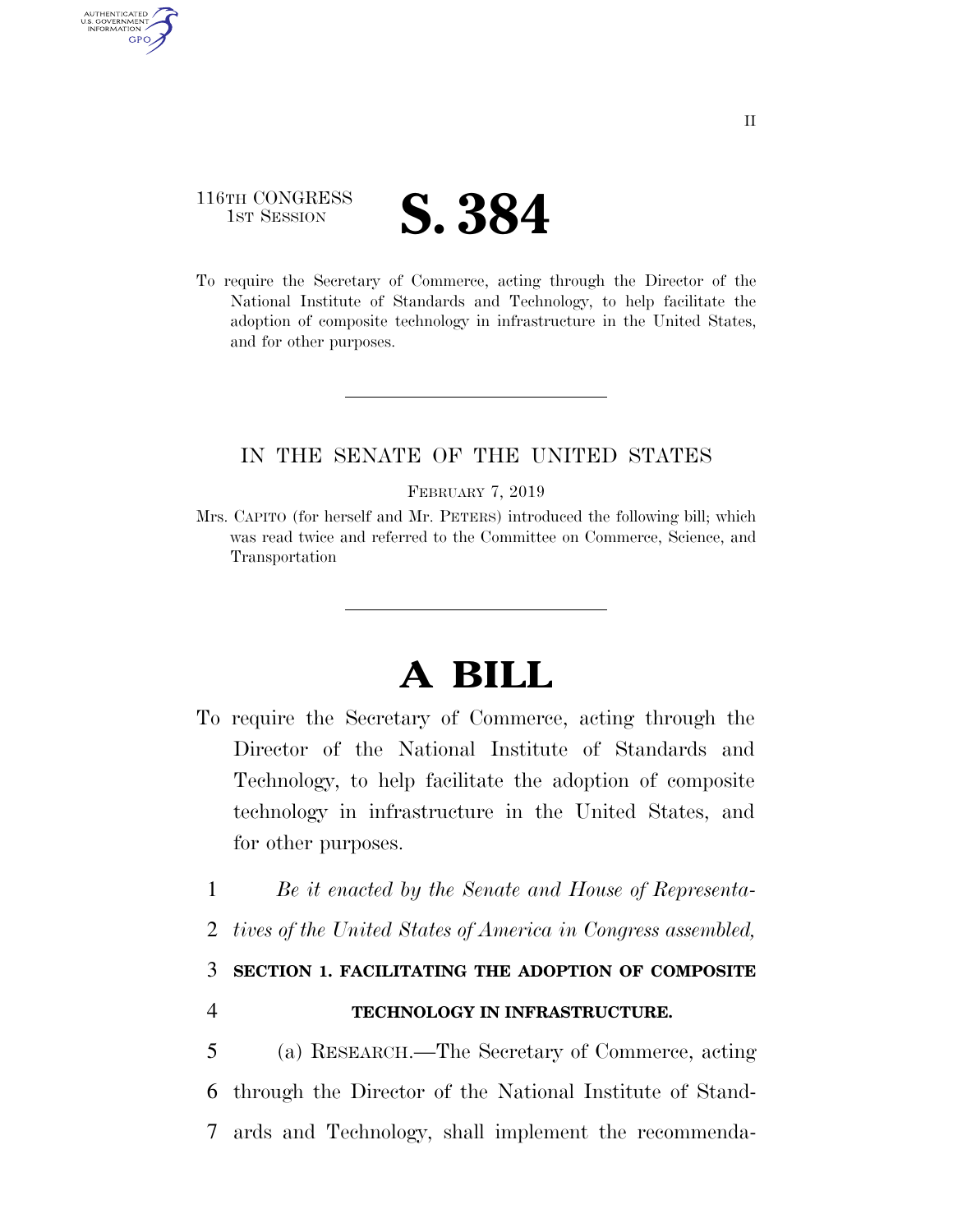| $\mathbf{1}$ | tions contained in the December 2017 report entitled       |
|--------------|------------------------------------------------------------|
| 2            | "Road Mapping Workshop Report on Overcoming Bar-           |
| 3            | riers to Adoption of Composites in Sustainable Infrastruc- |
| 4            | ture", as appropriate, to help facilitate the adoption of  |
| 5            | composite technology in infrastructure in the United       |
| 6            | States. In implementing such recommendations, the Sec-     |
| 7            | retary, acting through the Director shall, with respect to |
| 8            | the use of composite technology in infrastructure—         |
| 9            | $(1)$ not later than 9 months after the date of            |
| 10           | the enactment of this Act, develop a design for a          |
| 11           | data elearinghouse to identify, gather, validate, and      |
| 12           | disseminate existing design criteria, tools, guidelines,   |
| 13           | and standards in a timely manner;                          |
| 14           | $(2)$ not later than 18 months after the date of           |
| 15           | the enactment of this Act, establish the data clear-       |
| 16           | inghouse described in paragraph (1); and                   |
| 17           | (3) develop methods and resources required for             |
| 18           | testing and evaluating safe and appropriate uses of        |
| 19           | composite materials for infrastructure, including—         |
| 20           | (A) conditioning protocols, procedures and                 |
| 21           | models;                                                    |
| 22           | (B) screening and acceptance tools; and                    |
| 23           | (C) minimum allowable design data sets                     |
| 24           | that can be converted into design tools.                   |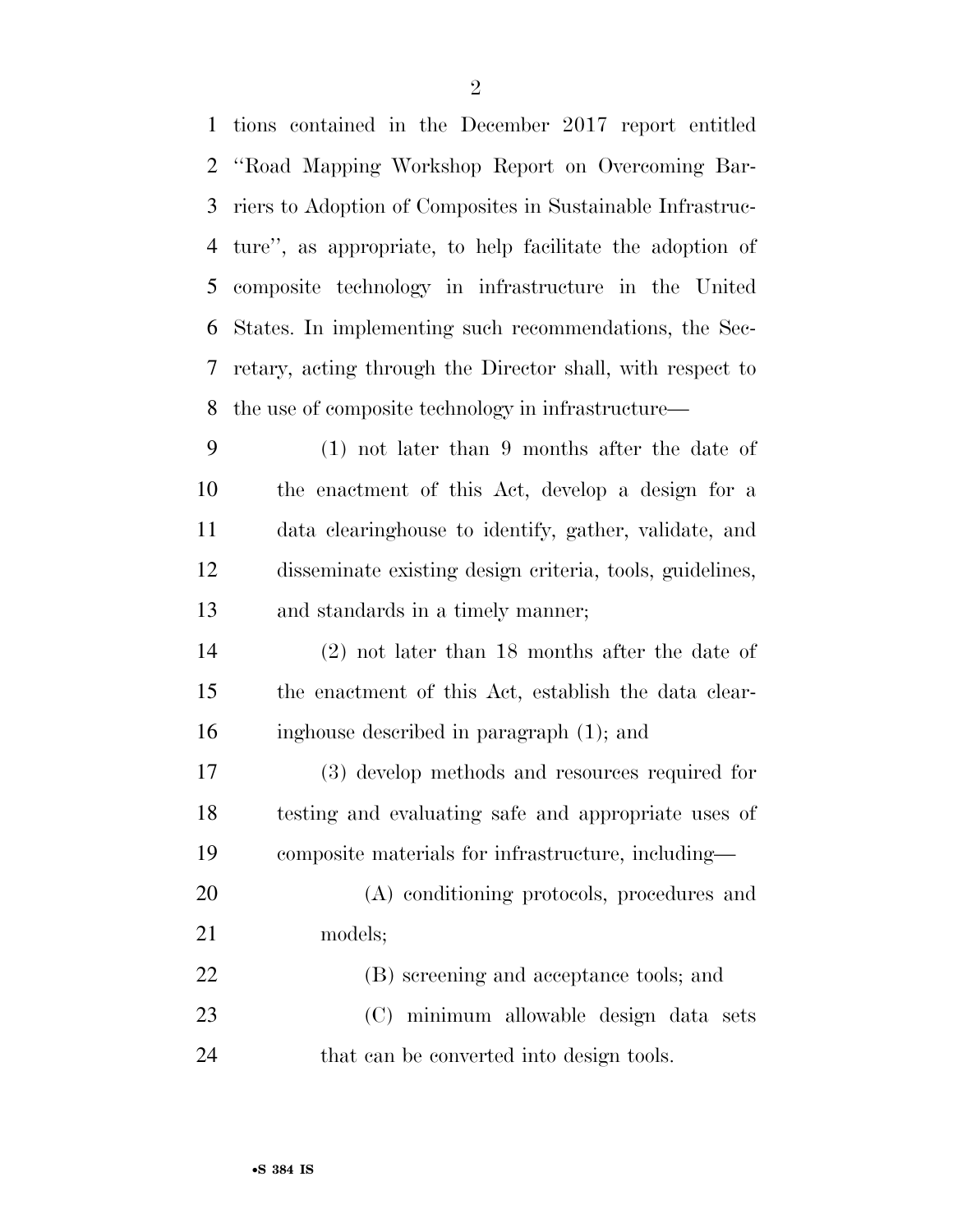(b) STANDARDS COORDINATION.—The Secretary, acting through the Director, shall assure that the appro- priate Institute staff consult regularly with standards de- velopers, members of the composites industry, institutions of higher education, and other stakeholders in order to fa- cilitate the adoption of standards for use of composite ma- terials in infrastructure that are based on the research and testing results and other information developed by the In-stitute.

(c) PILOT PROGRAM.—

 (1) IN GENERAL.—Commencing not later than 12 1 year after the date of the enactment of this Act, the Director of the National Institute of Standards and Technology shall, in consultation with the In- dustry-University Cooperative Research Centers Pro- gram of the National Science Foundation, conduct a pilot program to assess the feasibility and advis- ability of adopting composite technology in sustain-able infrastructure.

 (2) DURATION.—The Director shall carry out the pilot program during the 4-year period beginning on the date of the commencement of the pilot pro-gram.

(3) REPORTS.—